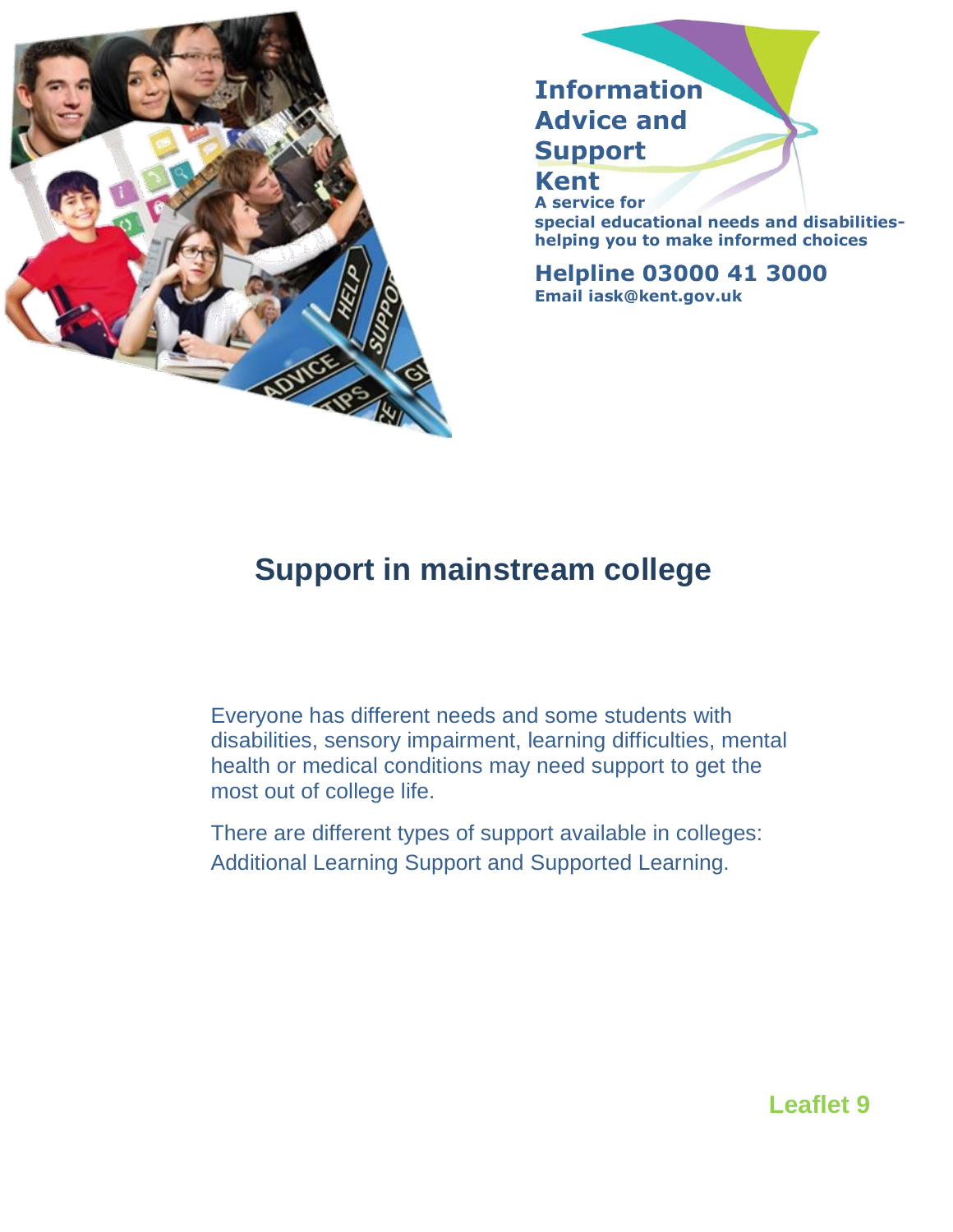#### **Additional Learning Support**

This is to support students on a mainstream level 1, 2 or 3 Course.

You may have an Education, Health and Care Plan which identifies the support that you require. This can be through access to a learning support practitioner (LSP), to support you within the classroom, or additional out of class support. Other support may also be available specific to your needs.

If you do not have an Education Health and Care Plan, you may still receive additional support if you have a diagnosis such as Dyslexia, Autistic Spectrum Condition or any other disability/learning difficulty. You may need to provide supporting evidence.

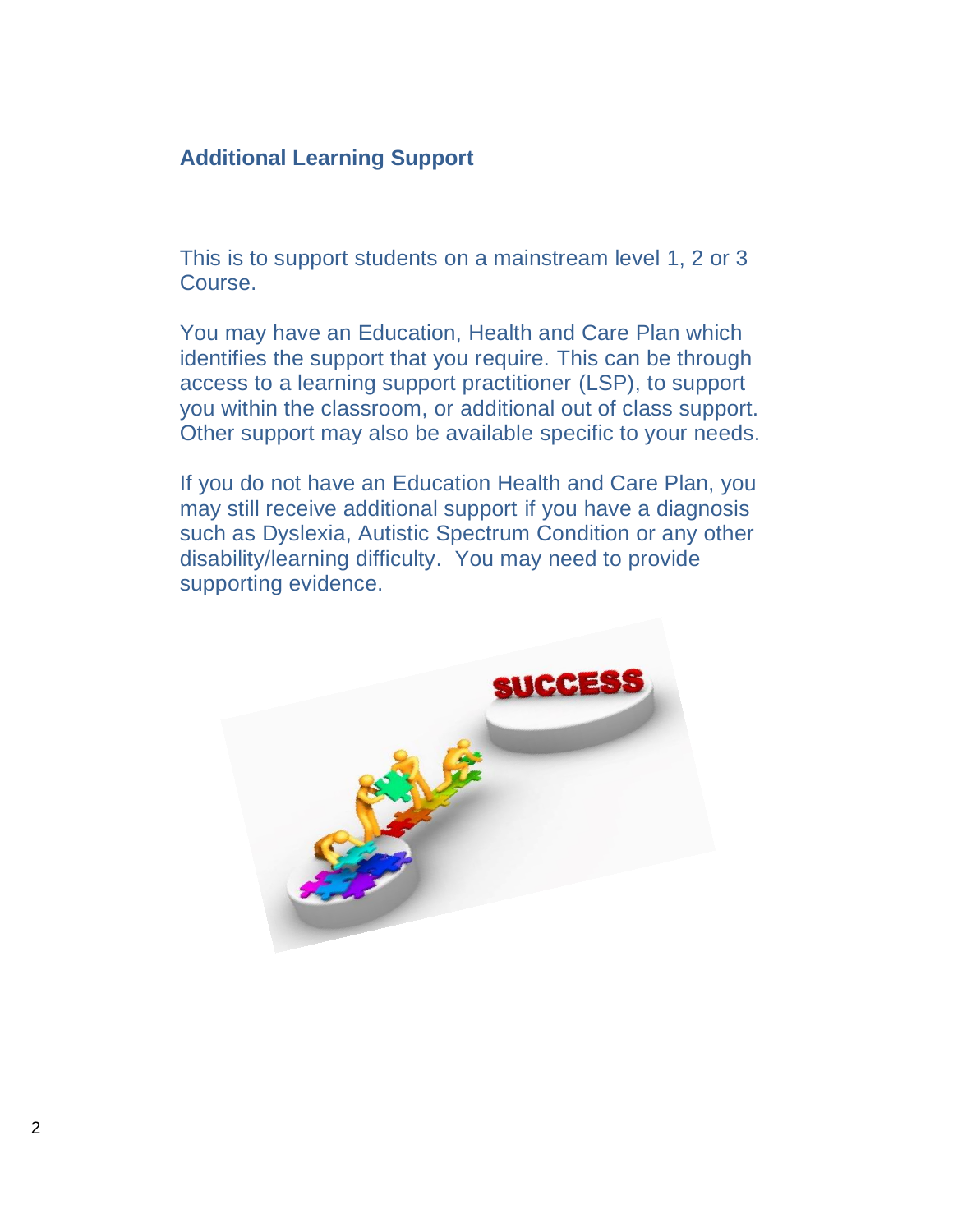### **Supported Learning**

Programmes are tailor-made to support students with learning difficulties and/or disabilities.

Each course provides a unique opportunity to experience learning in a suitable environment and offers qualifications from pre-entry Level to Level 1. This should help students build their skills-set in preparation for adult hood.

The programmes focus on developing communication, personal presentation, social skills, independence and improving English and Maths skills.

Some lessons take place in the community, providing reallife learning opportunities. You may be able to develop your employability skills with work experience options or move into supported living or social care day opportunities.

Colleges can also support students aged 16-18 without an Education, Health and Care Plan, that require a higher level of support within the Supported Learning Department.

For full details on support that a specific college can provide, please refer to their website or contact the college directly.